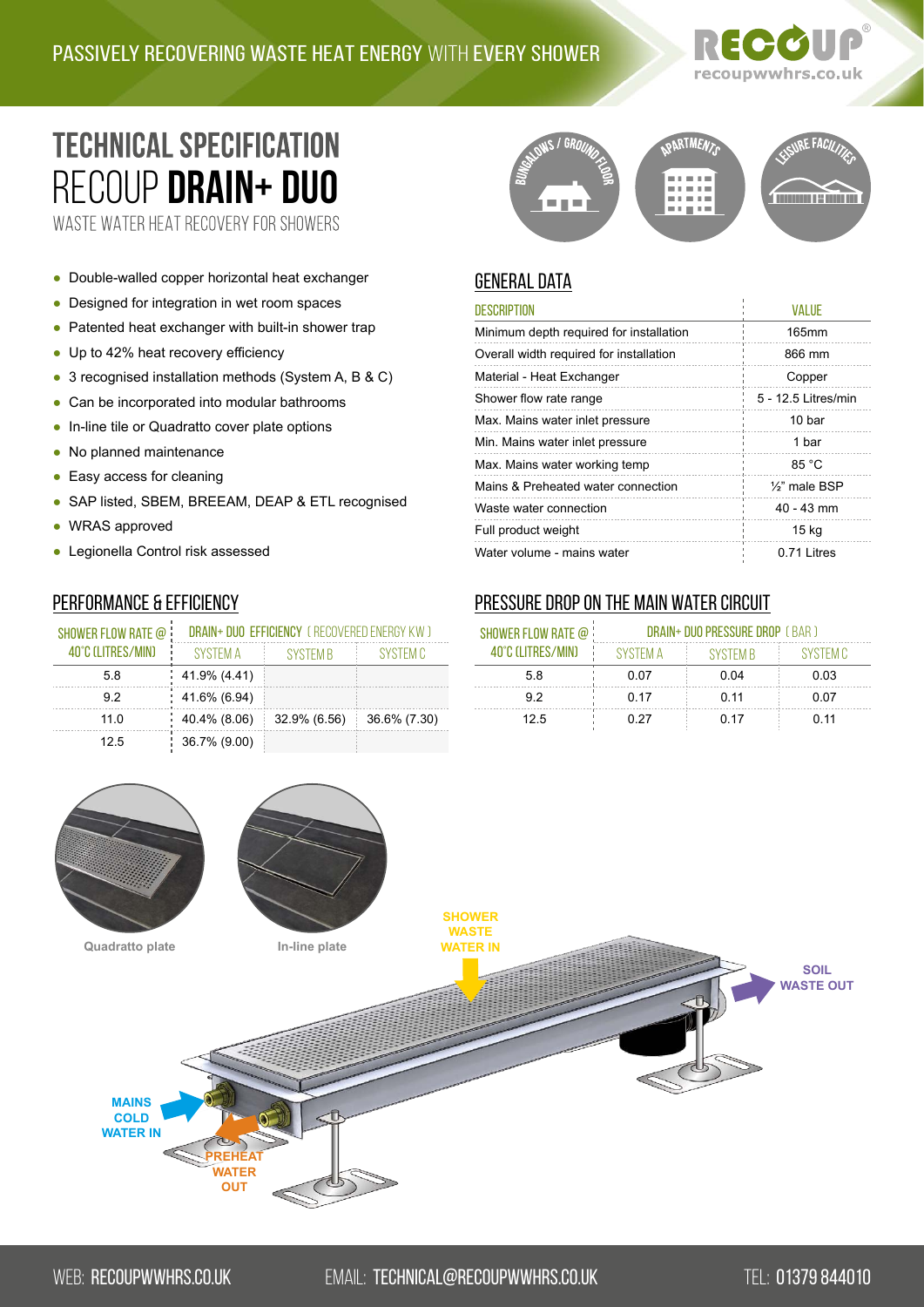

#### DRAWINGS & DIAGRAMS